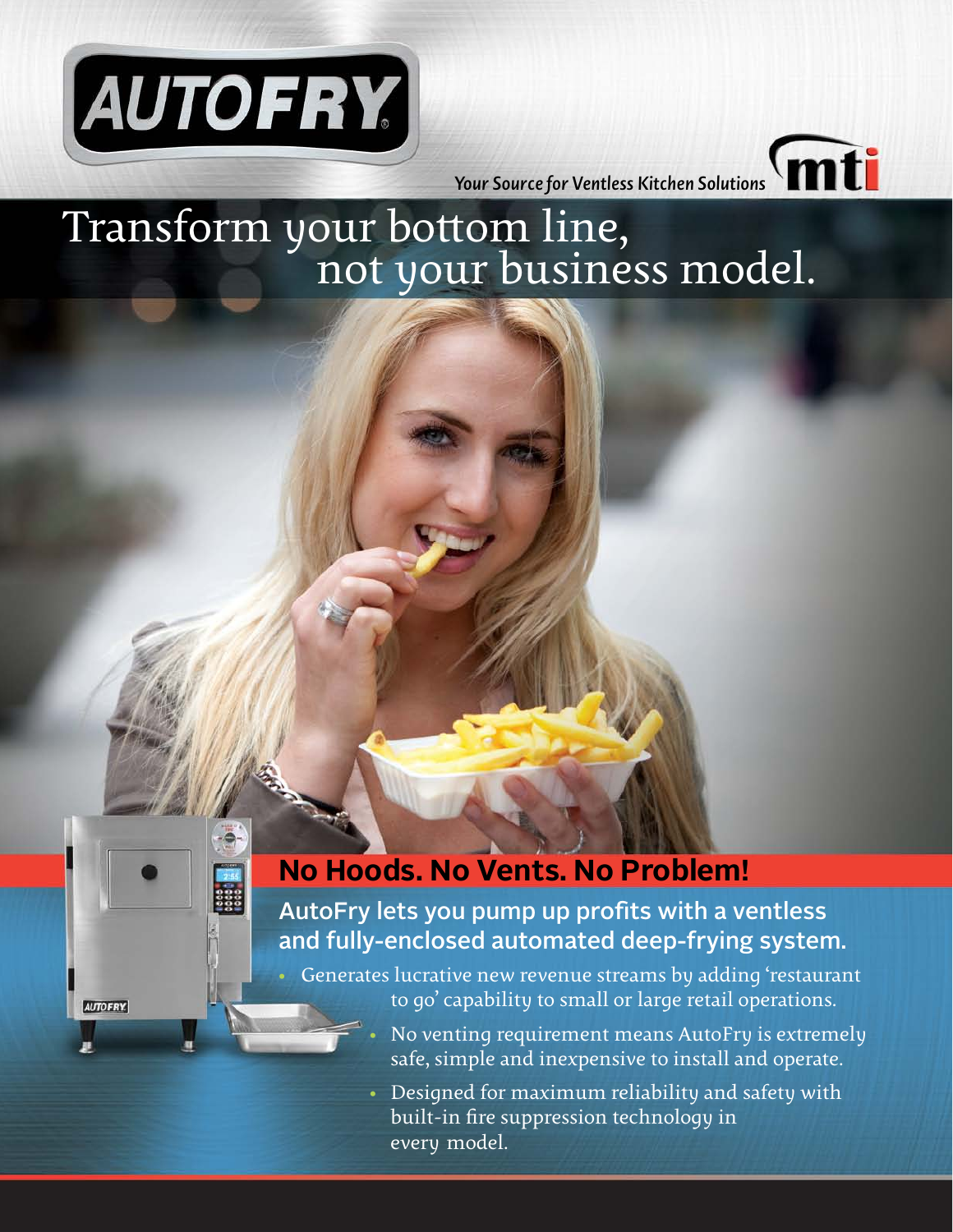

# **With AutoFry, any business can become a profitable 'restaurant to go'**

# **Deep-Frying is as Easy as 1 - 2 - 3**

- **1** Simply place food in the entry chute.
- **2** Set the frying time or select programmable presets on the keypad.
- 



CALL +1 (508) 348-2976 VISIT MTIproducts.com



Cinemas, big box retailers, convenience stores and casual dining restaurants are among the many businesses to successfully build a lucrative 'restaurant to go' revenue stream, thanks to the ease and affordability of AutoFry ventless deep-frying technology.

With AutoFry, you can increase profit by serving customers hot and delicious deep fried foods in a matter of minutes. Burgers and fries are just the beginning with AutoFry, which comes in four different models and sizes.

From the entry-level AutoFry MTI-5 — perfect for corner convenience stores — to the AutoFry MTI-40E, which meets the requirements of high-volume food service operators, AutoFry makes it easy and affordable to add deep fried food offerings to almost any consumer business.



*Excellent entry-level model featuring a compact design that can accommodate up to 0.91 kg of product per fry-cycle. MTI's proprietary Simplifry™ technology offers multiple programmable presets, standby mode and heat/time compensation intelligence.*

Now is the time to expand your menu



with deep fried favorites without the expense of hoods and vents. Four models of the AutoFry are available, ranging from a simple compact countertop fryer to a dual-basket floor model. Regardless of which system you choose, all AutoFry models are fully enclosed, fully automated and require absolutely no ventilation. And all models of MTI's ventless and automated deep-frying system are designed for maximum safety, low-cost installation and flawless operation.





*Compact design with expanded capability of up to 1.81 kg of product per fry-cycle. Offered in right or left chute models. MTI's proprietary Simplifry™ technology offers multiple programmable presets, standby mode and heat/time compensation intelligence.*

## **AutoFry MTI-40C / 40C-3**

*Countertop deep fryer with a compact dual basket capable of producing up to 2.72 kg of product per fry-cycle. It offers the flexibility to operate each side independently. MTI's proprietary Simplifry™ technology offers multiple programmable presets, standby mode and heat/time compensation intelligence.*





*Our largest deep-frying system is a floor model with dual baskets and is designed for super highvolume food production environments. It offers the flexibility to operate each side independently to accommodate more complex food preparation needs. MTI's proprietary Simplifry™ technology offers multiple programmable presets, standby mode and heat/time compensation intelligence.*

**3** Food is fried to perfection and automatically delivered to receiving baskets or exterior trays.

# Find the correct AutoFry for your business

Industry leader MTI introduced the first AutoFry over twenty years ago. Since then, the AutoFry has become synonymous with excellence and innovation. Our ventless fully automated deep-frying system has earned a reputation for reliability, safety and affordability that is unparalleled in the kitchen solutions industry. What makes AutoFry the leader?

- Every AutoFry model is fully enclosed and fully automated, making operation simple and safe for employees.
- The system is designed for maximum reliability and safety, with built-in fire suppression technology in every model.
- A sealed frying chamber allows AutoFry to operate without a hood and venting system, saving thousands of dollars in installation and operation costs.
- MTI's proprietary Simplifry™ technology offers multiple programmable presets, standby mode and heat/time compensation intelligence.



# **AutoFry from MTI is the Leader in Ventless Deep-Frying Technology**